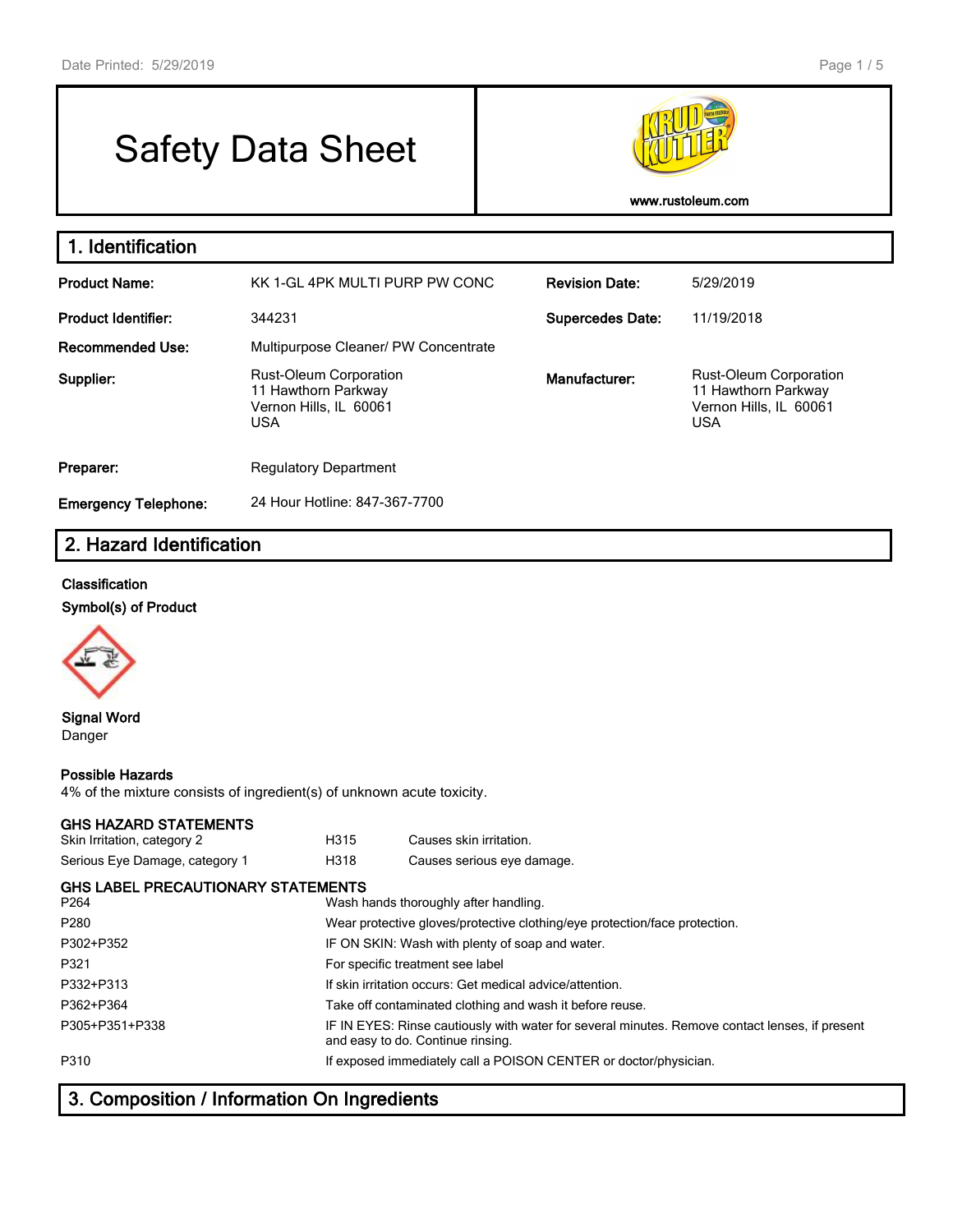#### **HAZARDOUS SUBSTANCES**

| <b>Chemical Name</b>                                                        | CAS-No.    | Wt.%<br>Range | <b>GHS Symbols</b> | <b>GHS Statements</b> |
|-----------------------------------------------------------------------------|------------|---------------|--------------------|-----------------------|
| Poly(oxy-1,2-ethanediyl), .alpha.-(2-<br>propylheptyl)-.omega.-<br>hydroxy- | 160875-66- | $1.0 - 2.5$   | GHS05              | H318                  |
| Sodium Metasilicate                                                         | 6834-92-0  | $1.0 - 2.5$   | GHS05-GHS07        | H302-314-335          |
| Cocamidopropyl Betaine                                                      | 61789-40-0 | $0.1 - 1.0$   | Not Available      | Not Available         |
| Potassium Hydroxide                                                         | 1310-58-3  | $0.1 - 1.0$   | GHS05-GHS06        | H301-314              |

# **4. First-Aid Measures**

**FIRST AID - EYE CONTACT:** Immediately flush eyes with plenty of water for at least 15 minutes holding eyelids open. Get medical attention. Do NOT allow rubbing of eyes or keeping eyes closed.

**FIRST AID - SKIN CONTACT:** Wash skin with soap and water. Remove contaminated clothing. Get medical attention if irritation develops or persists.

**FIRST AID - INHALATION:** Remove to fresh air. If not breathing, give artificial respiration. If breathing is difficult, give oxygen. Get immediate medical attention. Do NOT use mouth-to-mouth resuscitation. If you experience difficulty in breathing, leave the area to obtain fresh air. If continued difficulty is experienced, get medical assistance immediately.

**FIRST AID - INGESTION:** Swallowing less than an ounce will not cause significant harm. For larger amounts, do not induce vomiting, but give one or two glasses of water to drink and get medical attention. If swallowed, rinse mouth with water. If feeling unwell, get medical attention.

# **5. Fire-Fighting Measures**

**EXTINGUISHING MEDIA:** Alcohol Film Forming Foam, Carbon Dioxide, Dry Chemical, Dry Sand, Water Fog

**UNUSUAL FIRE AND EXPLOSION HAZARDS:** No unusual fire or explosion hazards noted. Keep containers tightly closed. FLASH POINT IS TESTED TO BE GREATER THAN 200 DEGREES F.

**SPECIAL FIREFIGHTING PROCEDURES:** Water may be used to cool closed containers to prevent buildup of steam. If water is used, fog nozzles are preferred.

**Special Fire and Explosion Hazard (Combustible Dust):** No Information

# **6. Accidental Release Measures**

**STEPS TO BE TAKEN IF MATERIAL IS RELEASED OR SPILLED:** If spilled, contain spilled material and remove with inert absorbent. Dispose of contaminated absorbent, container, and unused contents in accordance with local, state, and federal regulations. Do not incinerate closed containers

# **7. Handling and Storage**

**HANDLING:** Wash thoroughly after handling. Wash hands before eating. Remove contaminated clothing and launder before reuse. Use only with adequate ventilation. Follow all SDS and label precautions even after container is emptied because it may retain product residues. Avoid breathing fumes, vapors, or mist. Avoid contact with eyes, skin and clothing.

**STORAGE:** Store in a dry, well ventilated place. Keep container tightly closed when not in use.

**Advice on Safe Handling of Combustible Dust:** No Information

# **8. Exposure Controls / Personal Protection**

| <b>Chemical Name</b>                                                             | CAS-No.     | Weight %<br>Less Than | <b>ACGIH TLV-</b><br>TWA | <b>ACGIH TLV-</b><br><b>STEL</b> | <b>OSHA PEL-TWA</b> | <b>OSHA PEL-</b><br><b>CEILING</b> |
|----------------------------------------------------------------------------------|-------------|-----------------------|--------------------------|----------------------------------|---------------------|------------------------------------|
| Poly(oxy-1,2-ethanediyl),<br>.alpha.-(2-<br>  propylheptyl)-.omega.-<br>hydroxy- | 160875-66-1 | 5.0                   | N.E.                     | N.E.                             | N.E.                | N.E.                               |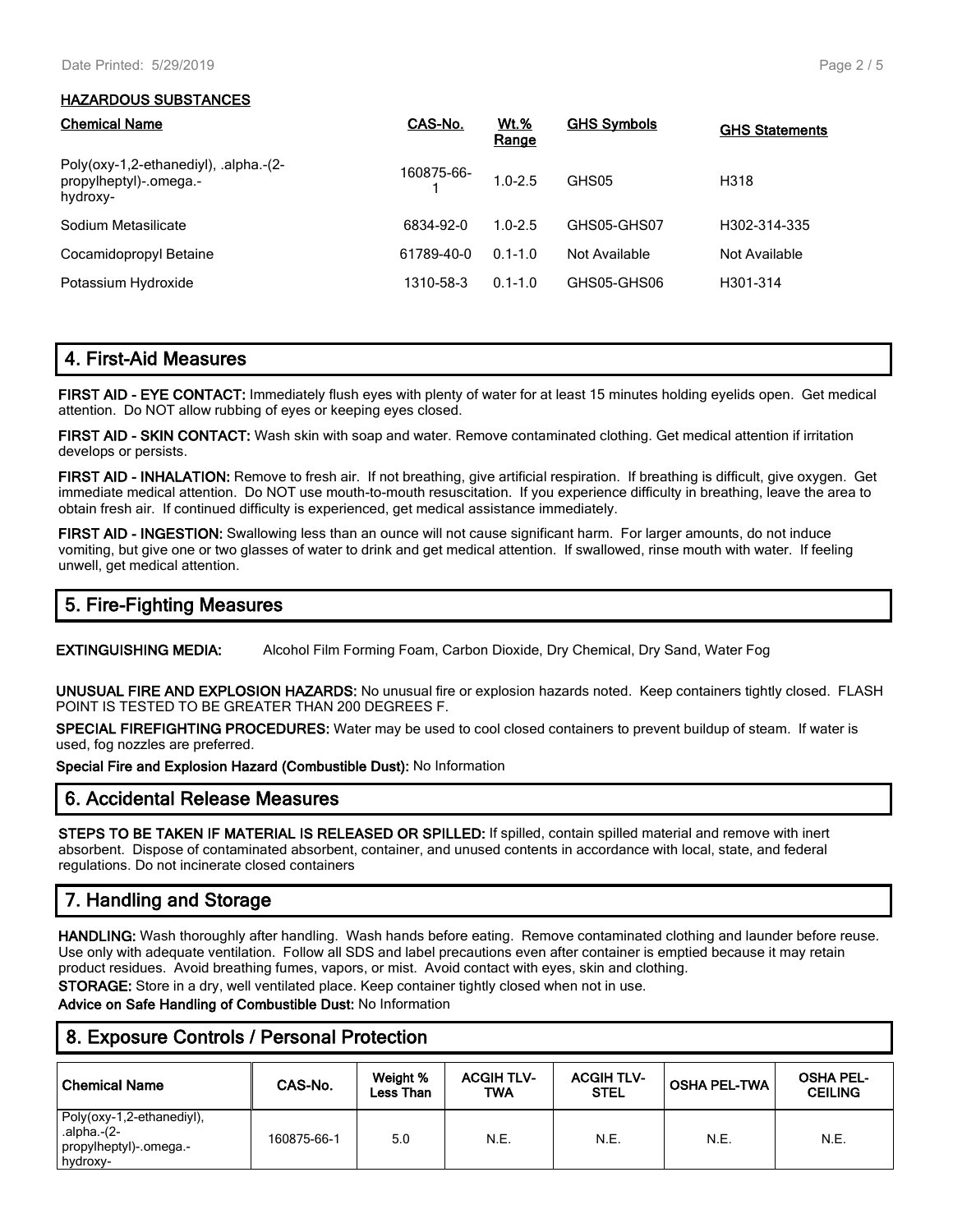| .<br>Sodiun<br>Aetasilicate<br>. Met | $\sim$ $\sim$<br><b>000</b><br>92-I | v.v               | 18<br>.∟.יי | NL<br>. | N<br>.        | ᠃  |
|--------------------------------------|-------------------------------------|-------------------|-------------|---------|---------------|----|
| `ocam<br>Betaine<br>uopropyl :       | <b>C1700</b><br>$\sim$              | $\cdot\cdot\cdot$ | ᠃           | N.E.    | N<br>.        | .  |
| Potassiu<br>droxide                  | $-\sim$<br>0.40<br>58-3             | . .               | .           | N<br>.  | N<br>$\cdots$ | …… |

#### **PERSONAL PROTECTION**

**ENGINEERING CONTROLS:** Use process enclosures, local exhaust ventilation, or other engineering controls to control airborne levels below recommended exposure limits. Prevent build-up of vapors by opening all doors and windows to achieve crossventilation.

**RESPIRATORY PROTECTION:** A respiratory protection program that meets OSHA 1910.134 and ANSI Z88.2 requirements must be followed whenever workplace conditions warrant a respirator's use.

**SKIN PROTECTION:** Use gloves to prevent prolonged skin contact. Nitrile or Neoprene gloves may afford adequate skin protection.

**EYE PROTECTION:** Use safety eyewear designed to protect against splash of liquids.

**OTHER PROTECTIVE EQUIPMENT:** Refer to safety supervisor or industrial hygienist for further guidance regarding types of personal protective equipment and their applications.

**HYGIENIC PRACTICES:** Wash thoroughly with soap and water before eating, drinking or smoking. Remove contaminated clothing immediately and launder before reuse.

**Engineering Measures for Combustible Dust:** No Information

# **9. Physical and Chemical Properties**

| Appearance:                 | Liguid                      | <b>Physical State:</b>            | Liguid     |
|-----------------------------|-----------------------------|-----------------------------------|------------|
| Odor:                       | Characteristic              | <b>Odor Threshold:</b>            | N.E.       |
| <b>Specific Gravity:</b>    | 1.022                       | pH:                               | $10 - 12$  |
| Freeze Point, °C:           | 32                          | Viscosity:                        | N.D.       |
| <b>Solubility in Water:</b> | <b>Miscible</b>             | Partition Coefficient, n-octanol/ |            |
| Decompostion Temp., °C:     | N.D.                        | water:                            | N.D.       |
| Boiling Range, °C:          | 100 - 537                   | <b>Explosive Limits, vol%:</b>    | $NA - N.A$ |
| <b>Flammability:</b>        | Does not Support Combustion | Flash Point, °C:                  | 94         |
| <b>Evaporation Rate:</b>    | Slower than Ether           | Auto-ignition Temp., °C:          | N.D.       |
| Vapor Density:              | Heavier than Air            | Vapor Pressure:                   | N.D.       |
|                             |                             |                                   |            |

(See "Other information" Section for abbreviation legend)

# **10. Stability and Reactivity**

#### **CONDITIONS TO AVOID:** No Information

**INCOMPATIBILITY:** Incompatible with strong oxidizing agents, strong acids and strong alkalies.

**HAZARDOUS DECOMPOSITION:** When heated to decomposition, it emits acrid smoke and irritating fumes.

**HAZARDOUS POLYMERIZATION:** Will not occur under normal conditions.

**STABILITY:** This product is stable under normal storage conditions.

# **11. Toxicological Information**

**EFFECTS OF OVEREXPOSURE - EYE CONTACT:** Irritating, and may injure eye tissue if not removed promptly.

**EFFECTS OF OVEREXPOSURE - SKIN CONTACT:** Low hazard for usual industrial handling or commercial handling by trained personnel.

**EFFECTS OF OVEREXPOSURE - INHALATION:** High gas, vapor, mist or dust concentrations may be harmful if inhaled. Avoid breathing fumes, spray, vapors, or mist.

**EFFECTS OF OVEREXPOSURE - INGESTION:** Substance may be harmful if swallowed.

**EFFECTS OF OVEREXPOSURE - CHRONIC HAZARDS:** No Information

**PRIMARY ROUTE(S) OF ENTRY:** Eye Contact, Ingestion, Inhalation, Skin Absorption, Skin Contact

#### **ACUTE TOXICITY VALUES**

| CAS-No.    | <b>Chemical Name</b>   | Oral LD50        | Dermal LD50        | Vapor LC50 |
|------------|------------------------|------------------|--------------------|------------|
| 6834-92-0  | Sodium Metasilicate    | 1153 mg/kg Rat   | N.E.               | N.E.       |
| 61789-40-0 | Cocamidopropyl Betaine | >10000 mg/kg Rat | >2000 mg/kg Rabbit | $>20$ mg/L |
| 1310-58-3  | Potassium Hydroxide    | 284 mg/kg Rat    | N.E.               | N.E.       |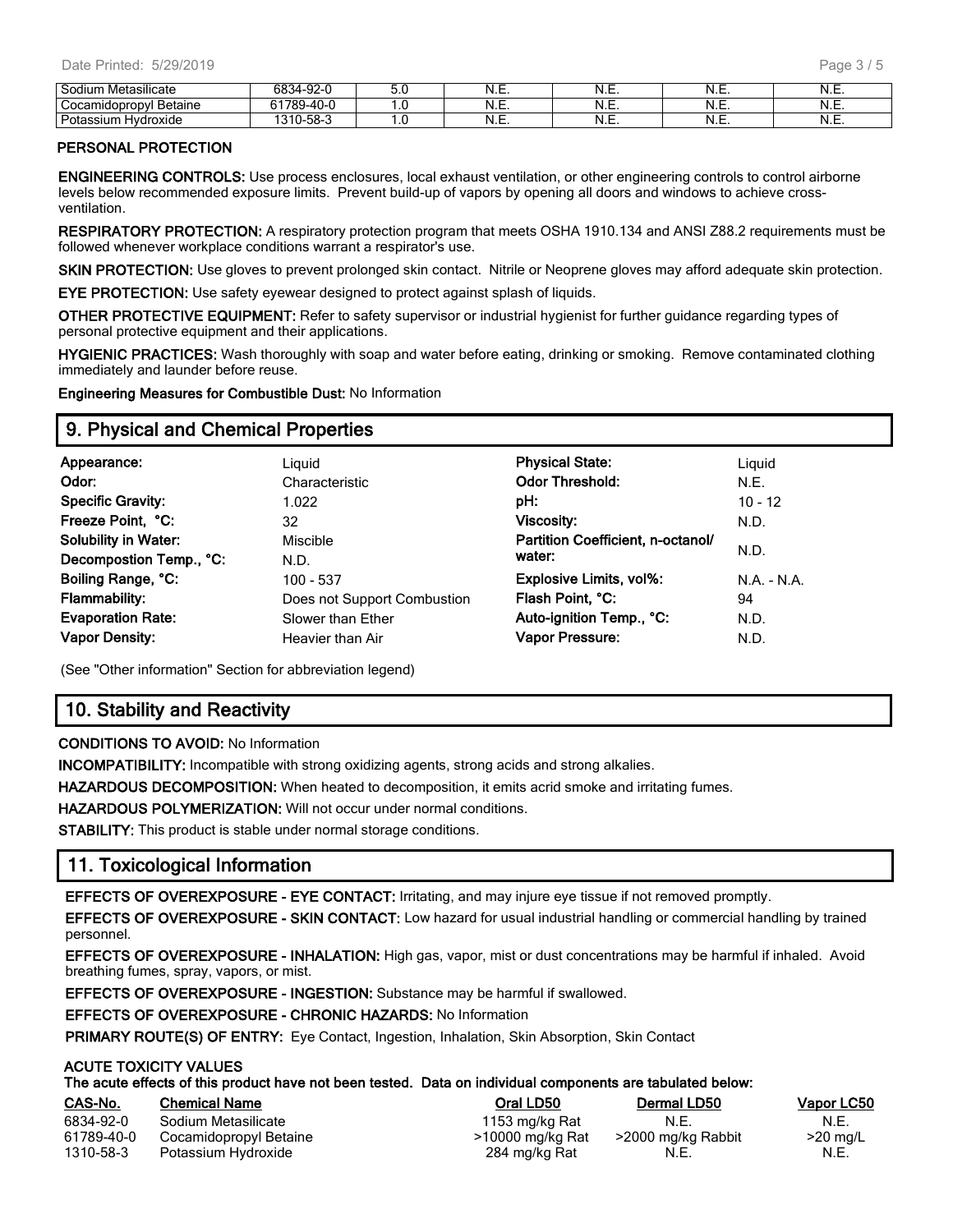#### N.E. - Not Established

# **12. Ecological Information**

**ECOLOGICAL INFORMATION:** Product is a mixture of listed components.

### **13. Disposal Information**

**DISPOSAL INFORMATION:** Dispose of material in accordance to local, state, and federal regulations and ordinances. Do not allow to enter waterways, wastewater, soil, storm drains or sewer systems.

### **14. Transport Information**

|                              | Domestic (USDOT) | <b>International (IMDG)</b> | Air (IATA)    | <b>TDG (Canada)</b> |
|------------------------------|------------------|-----------------------------|---------------|---------------------|
| <b>UN Number:</b>            | N.A.             | N.A.                        | N.A.          | N.A.                |
|                              |                  |                             |               |                     |
| <b>Proper Shipping Name:</b> | Not Regulated    | Not Regulated               | Not Regulated | Not Regulated       |
|                              |                  |                             |               |                     |
| <b>Hazard Class:</b>         | N.A.             | N.A.                        | N.A.          | N.A.                |
| <b>Packing Group:</b>        | N.A.             | N.A.                        | N.A.          | N.A.                |
| <b>Limited Quantity:</b>     | No               | No.                         | No            | No                  |

# **15. Regulatory Information U.S. Federal Regulations:**

# **CERCLA - SARA Hazard Category**

This product has been reviewed according to the EPA 'Hazard Categories' promulgated under Sections 311 and 312 of the Superfund Amendment and Reauthorization Act of 1986 (SARA Title III) and is considered, under applicable definitions, to meet the following categories:

Skin Corrosion or Irritation, Serious eye damage or eye irritation

#### **Sara Section 313:**

This product contains the following substances subject to the reporting requirements of Section 313 of Title III of the Superfund Amendment and Reauthorization Act of 1986 and 40 CFR part 372:

No Sara 313 components exist in this product.

#### **Toxic Substances Control Act:**

This product contains the following chemical substances subject to the reporting requirements of TSCA 12(b) if exported from the United States:

No TSCA 12(b) components exist in this product.

# **U.S. State Regulations:**

**California Proposition 65:**

**WARNING:** No Prop. 65 warning is required.